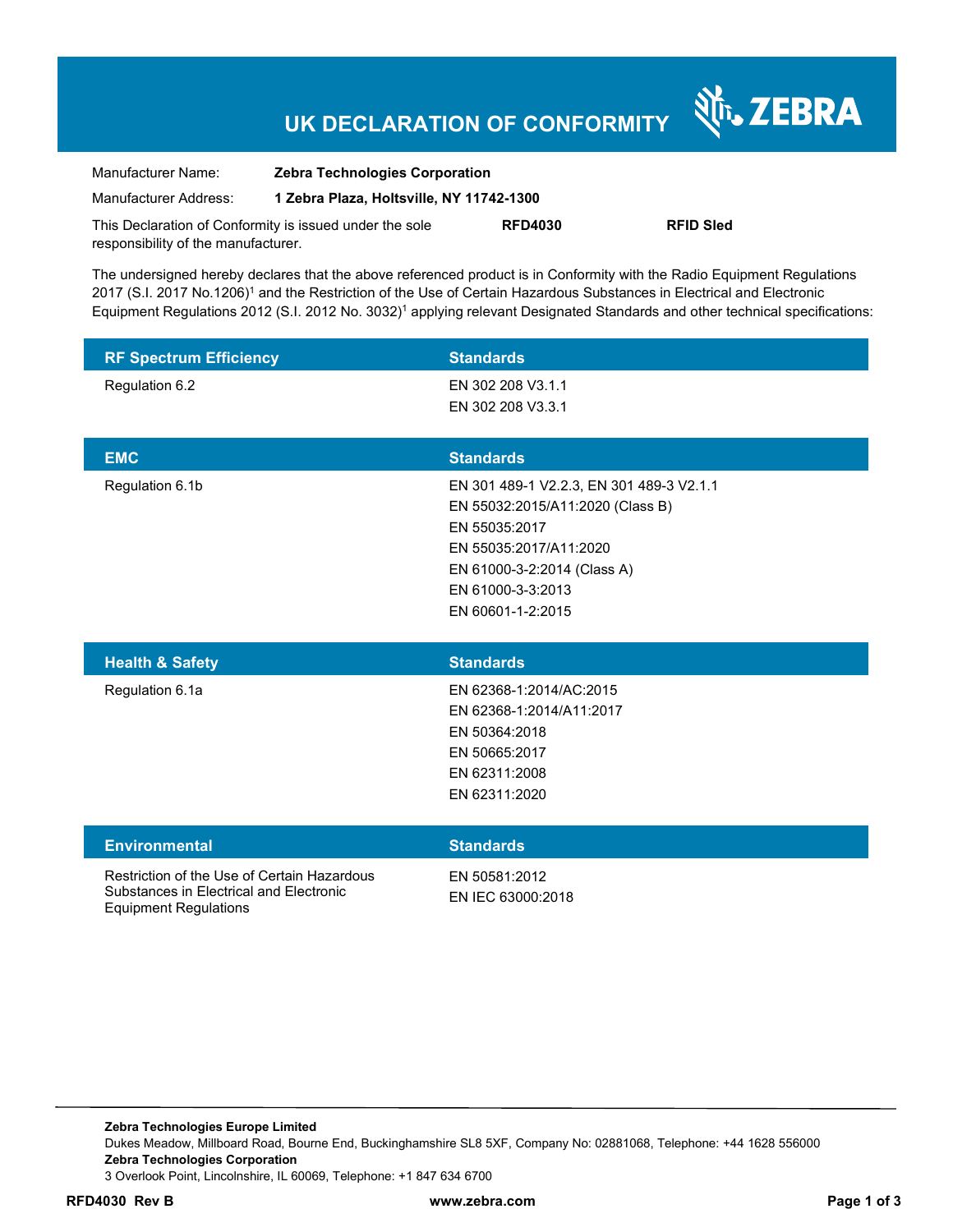# **UK DECLARATION OF CONFORMITY**



With regard to the Radio Equipment Regulations 2017 (S.I. 2017 No.1206)<sup>1</sup>, the conformity assessment procedure referred to in regulation 41(4)(a) and detailed in Schedule 2 has been followed.

 $^{\rm 1}$  As amended by applicable EU withdrawal legislation implemented at the time of issuing this declaration

#### **Signed on behalf of Zebra Technologies Corporation**

*(Signature of authorized person)* Marco Belli Rev: B Sr. Manager, Regulatory **Date: 4 November 2021** Place: Bourne End, UK

**Zebra Technologies Europe Limited**  Dukes Meadow, Millboard Road, Bourne End, Buckinghamshire SL8 5XF, Company No: 02881068, Telephone: +44 1628 556000 **Zebra Technologies Corporation**  3 Overlook Point, Lincolnshire, IL 60069, Telephone: +1 847 634 6700